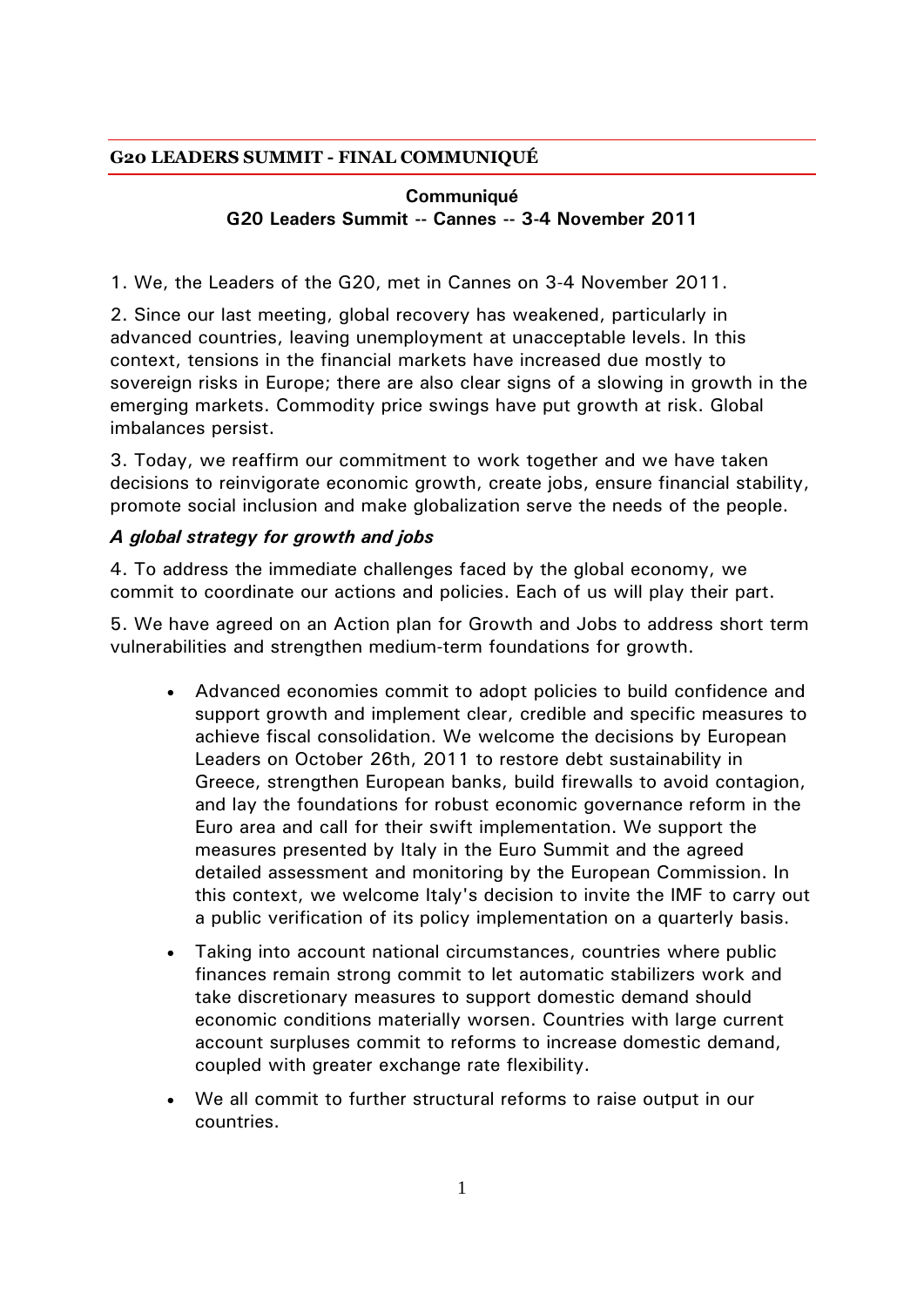Monetary policies will maintain price stability over the medium term and continue to support economic recovery.

6. We are determined to strengthen the social dimension of globalization. We firmly believe that employment and social inclusion must be at the heart of our actions and policies to restore growth and confidence. We therefore decide to set up a G20 task force which will work as a priority on youth employment. We recognize the importance of social protection floors in each of our countries, adapted to national situations. We encourage the ILO to continue promoting ratification and implementation of the eight core Conventions ensuring fundamental principles and rights at work.

7. Convinced of the essential role of social dialogue, we welcome the outcomes of the B20 and L20 and their joint statement.

#### *Towards a more stable and resilient International Monetary System*

8. We have made progress in reforming the international monetary system to make it more representative, stable and resilient. We have agreed on actions and principles that will help reap the benefits from financial integration and increase the resilience against volatile capital flows. This includes coherent conclusions to guide us in the management of capital flows, common principles for cooperation between the IMF and Regional Financial Arrangements, and an action plan for local currency bond markets. We agree that the SDR basket composition should continue to reflect the role of currencies in the global trading and financial system. The SDR composition assessment should be based on existing criteria, and we ask the IMF to further clarify them. To adjust to currencies' changing role and characteristics over time, the composition of the SDR basket will be reviewed in 2015, or earlier, as currencies meet the existing criteria to enter the basket. We are also committed to further progress towards a more integrated, even-handed and effective IMF surveillance and to better identify and address spill-over effects. While continuing with our efforts to strengthen surveillance, we recognize the need for better integration of bilateral and multilateral surveillance, and we look forward to IMF proposals for a new integrated decision on surveillance early next year, and for increased ownership and traction.

9. We affirm our commitment to move more rapidly toward more marketdetermined exchange rate systems and enhance exchange rate flexibility to reflect underlying economic fundamentals, avoid persistent exchange rate misalignments and refrain from competitive devaluation of currencies. We are determined to act on our commitments to exchange rate reform articulated in our Action plan for Growth and Jobs to address short term vulnerabilities and restoring financial stability and strengthen the medium-term foundations for growth. Our actions will help address the challenges created by developments in global liquidity and capital flows volatility, thus facilitating further progress on exchange rate reforms and reducing excessive accumulation of reserves.

10. We agreed to continue our efforts to further strengthen global financial safety nets and we support the IMF in putting forward the new Precautionary and Liquidity Line (PLL) to provide on a case by case basis increased and more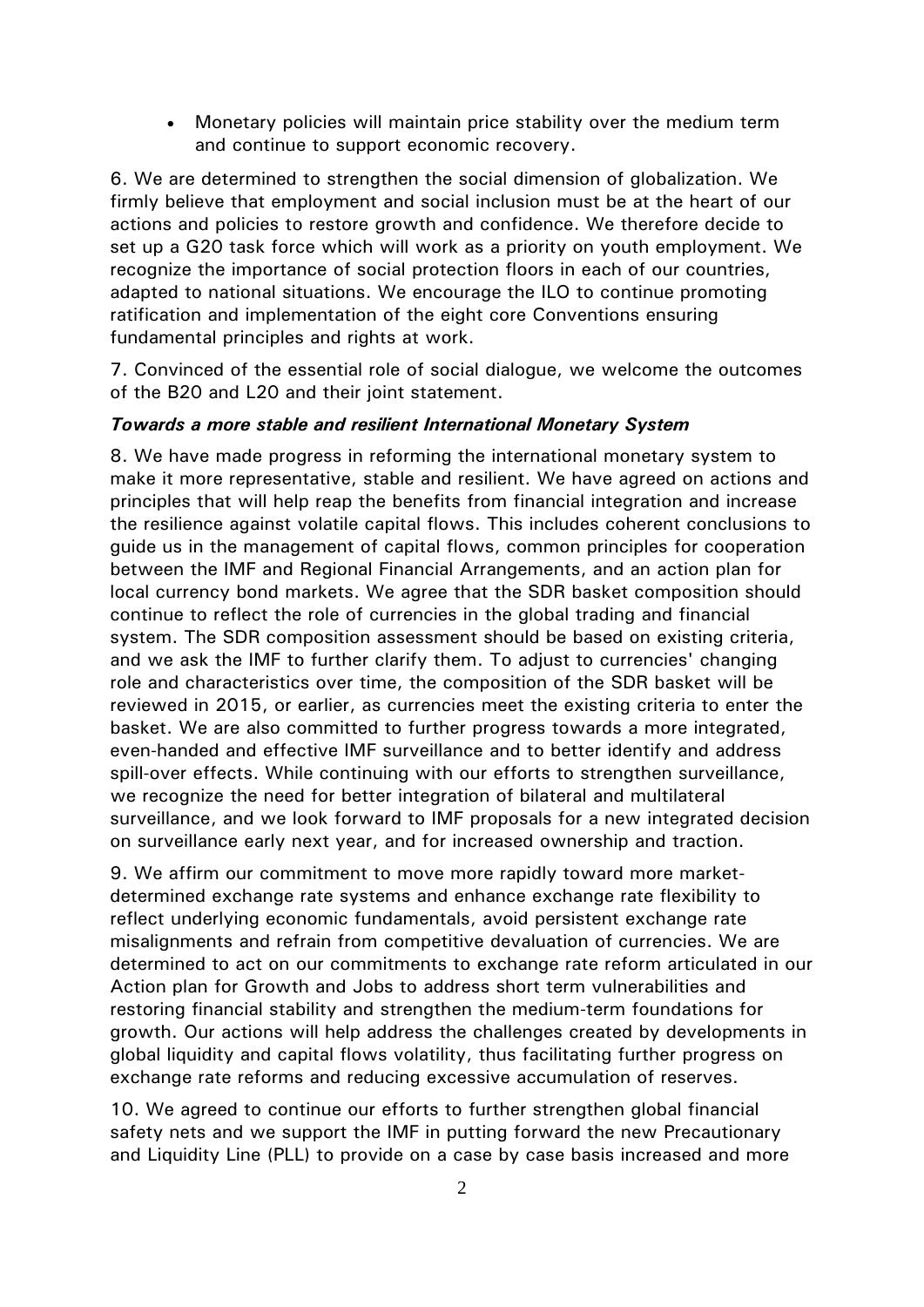flexible short-term liquidity to countries with strong policies and fundamentals facing exogenous shocks. We also support the IMF in putting forward a single facility to fulfil the emergency assistance needs of its members. We call on the IMF to expeditiously discuss and finalize both proposals.

11. We welcome the euro area's comprehensive plan and urge rapid elaboration and implementation, including of country reforms. We welcome the euro area's determination to bring its full resources and entire institutional capacity to bear in restoring confidence and financial stability, and in ensuring the proper functioning of money and financial markets.

We will ensure the IMF continues to have resources to play its systemic role to the benefit of its whole membership, building on the substantial resources we have already mobilized since London in 2009. We stand ready to ensure additional resources could be mobilised in a timely manner and ask our finance ministers by their next meeting to work on deploying a range of various options including bilateral contributions to the IMF, SDRs, and voluntary contributions to an IMF special structure such as an administered account. We will expeditiously implement in full the 2010 quota and governance reform of the IMF.

### *Reforming the financial sector and enhancing market integrity*

12. In Washington in 2008, we committed to ensure that all financial markets, products and participants are regulated or subject to oversight, as appropriate. We will implement our commitments and pursue the reform of the financial system.

13. We have agreed on comprehensive measures so that no financial firm can be deemed "too big to fail" and to protect taxpayers from bearing the costs of resolution. The FSB publishes today an initial list of Global systemically important financial institutions (G-SIFIs). G-SIFIs will be submitted to strengthened supervision, a new international standard for resolution regimes as well as, from 2016, additional capital requirements. We are prepared to identify systemically important non-bank financial entities.

14. We have decided to develop the regulation and oversight of shadow banking. We will develop further our regulation on market integrity and efficiency, including addressing the risks posed by high frequency trading and dark liquidity. We have tasked IOSCO to assess the functioning of Credit Default Swaps markets. We have agreed on principles to protect financial services consumers.

15. We will not allow a return to pre-crisis behaviours in the financial sector and we will strictly monitor the implementation of our commitments regarding banks, OTC markets and compensation practices.

16. Building on its achievements, we have agreed to reform the FSB to improve its capacity to coordinate and monitor our financial regulation agenda. This reform includes giving it legal personality and greater financial autonomy. We thank Mr Mario Draghi for the work done and we welcome the appointment of Mr Mark Carney, Governor of the Central Bank of Canada as Chairman of the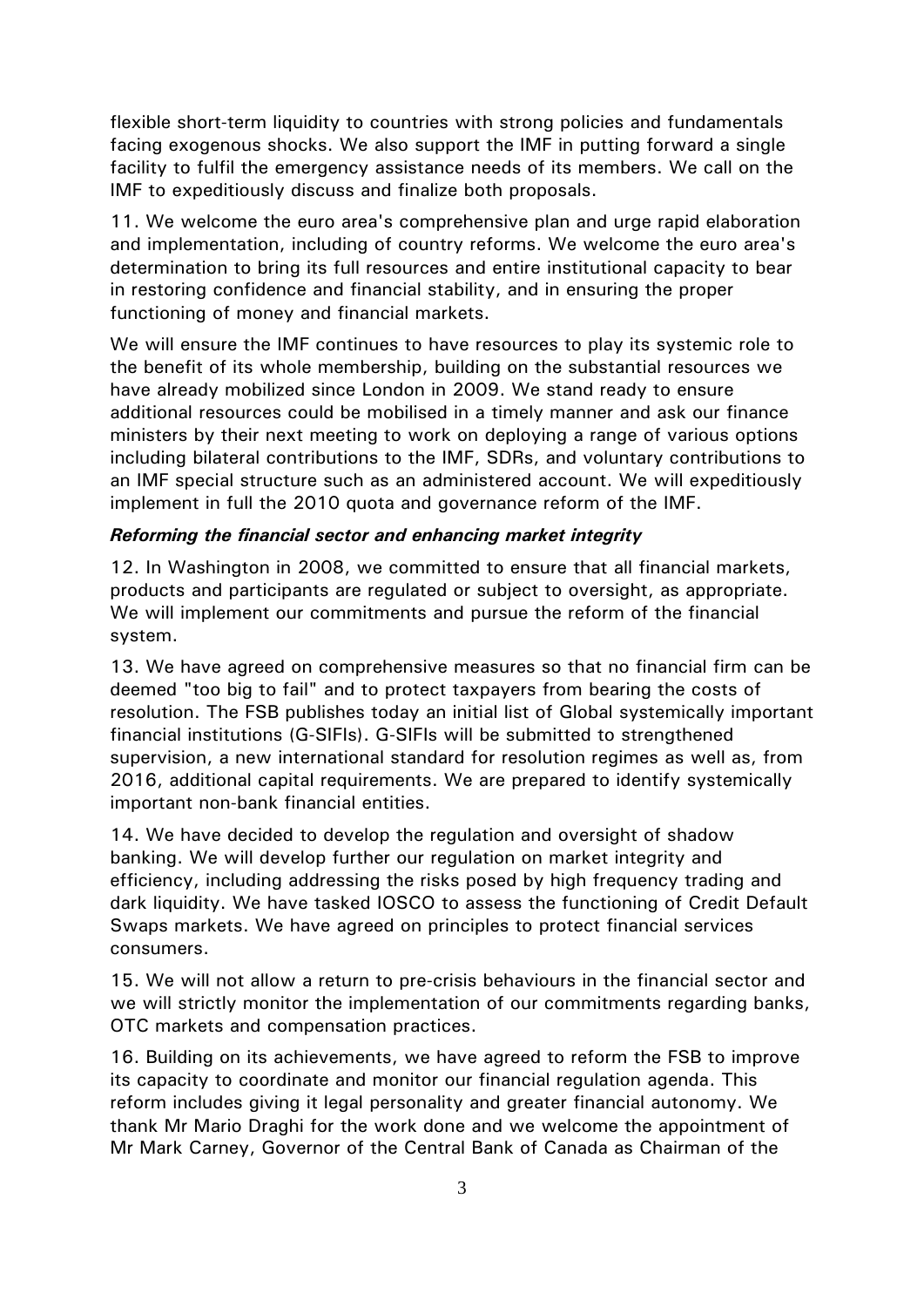FSB, and of Mr. Philipp Hildebrand, Chairman of the Swiss National Bank as Vice-Chairman.

17. We urge all jurisdictions to adhere to the international standards in the tax, prudential and AML/CFT areas. We stand ready to use our existing countermeasures if needed. In the tax area, we welcome the progress made and we urge all the jurisdictions to take the necessary actions to tackle the deficiencies identified in the course of the reviews by the Global Forum, in particular the 11 jurisdictions identified by the Global Forum whose framework has failed to qualify. We underline the importance of comprehensive tax information exchange and encourage work in the Global Forum to define the means to improve it. We welcome the commitment made by all of us to sign the Multilateral Convention on Mutual Administrative Assistance in Tax Matters and strongly encourage other jurisdictions to join this Convention.

### *Addressing commodity price volatility and promoting agriculture*

18. As part of our financial regulation agenda, we endorse the IOSCO recommendations to improve regulation and supervision of commodity derivatives markets. We agree that market regulators should be granted effective intervention powers to prevent market abuses. In particular, market regulators should have and use formal position management powers, among other powers of intervention, including the power to set ex-ante position limits, as appropriate.

19. Promoting agricultural production is key to feed the world population. To that end, we decide to act in the framework of the Action Plan on Food Price Volatility and Agriculture agreed by our Ministers of Agriculture in June 2011. In particular, we decide to invest in and support research and development of agriculture productivity. We have launched the "Agricultural Market Information System" (AMIS) to reinforce transparency on agricultural products' markets. To improve food security, we commit to develop appropriate risk-management instruments and humanitarian emergency tools. We decide that food purchased for non-commercial humanitarian purposes by the World Food Program will not be subject to export restrictions or extraordinary taxes. We welcome the creation of a "Rapid Response Forum", to improve the international community's capacity to coordinate policies and develop common responses in time of market crises.

## *Improving energy markets and pursuing the Fight against Climate Change*

20. We are determined to enhance the functioning and transparency of energy markets. We commit to improve the timeliness, completeness and reliability of the JODI-oil database and to work on the JODI-gas database along the same principles. We call for continued dialogue annually between producers and consumers on short medium and long-term outlook and forecasts for oil, gas and coal. We ask relevant organizations to make recommendations on the functioning and oversight of price reporting agencies. We reaffirm our commitment to rationalise and phase-out over the medium term inefficient fossil fuel subsidies that encourage wasteful consumption, while providing targeted support for the poorest.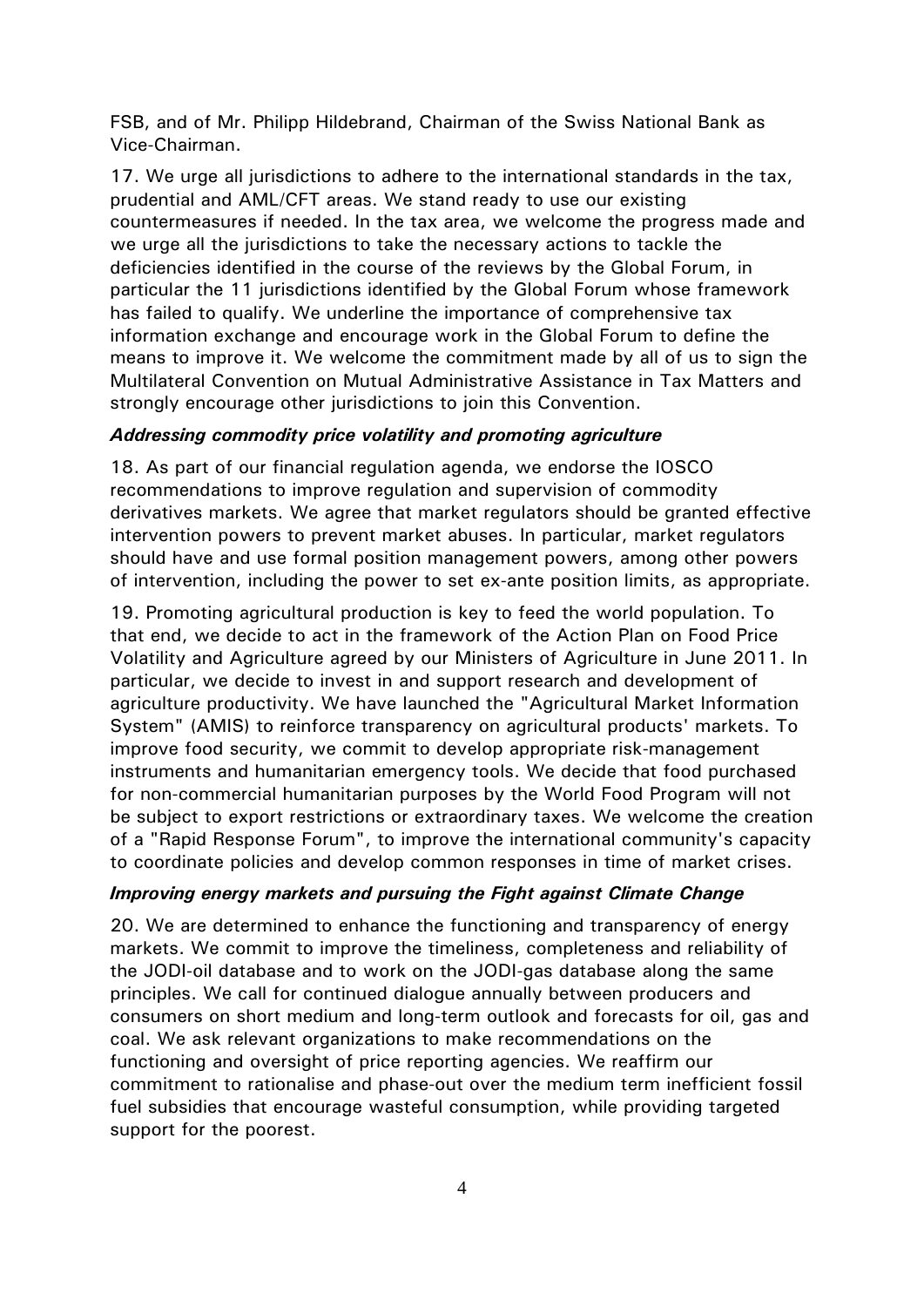21. We are committed to the success of the upcoming Durban Conference on Climate Change and support South Africa as the incoming President of the Conference. We call for the implementation of the Cancun agreements and further progress in all areas of negotiation, including the operationalization of the Green Climate Fund, as part of a balanced outcome in Durban. We discussed the IFIs report on climate finance and asked our Finance Ministers to continue work in this field, taking into account the objectives, provisions and principles of the UNFCCC.

## *Avoiding protectionism and strengthening the multilateral trading system*

22. At this critical time for the global economy, it is important to underscore the merits of the multilateral trading system as a way to avoid protectionism and not turn inward. We reaffirm our standstill commitments until the end of 2013, as agreed in Toronto, commit to roll back any new protectionist measure that may have risen, including new export restrictions and WTO-inconsistent measures to stimulate exports and ask the WTO, OECD and UNCTAD to continue monitoring the situation and to report publicly on a semi-annual basis.

23. We stand by the Doha Development Agenda (DDA) mandate. However, it is clear that we will not complete the DDA if we continue to conduct negotiations as we have in the past. We recognize the progress achieved so far. To contribute to confidence, we need to pursue in 2012 fresh, credible approaches to furthering negotiations, including the issues of concern for Least Developed Countries and, where they can bear fruit, the remaining elements of the DDA mandate. We direct our Ministers to work on such approaches at the upcoming Ministerial meeting in Geneva and also to engage into discussions on challenges and opportunities to the multilateral trading system in a globalised economy and to report back by the Mexico Summit.

24. Furthermore, as a contribution to a more effective, rules-based trading system, we support a strengthening of the WTO, which should play a more active role in improving transparency on trade relations and policies and enhancing the functioning of the dispute settlement mechanism.

#### *Addressing the challenges of development*

25. Recognizing that economic shocks affect disproportionately the most vulnerable, we commit to ensure a more inclusive and resilient growth.

26. The humanitarian crisis in the Horn of Africa underscores the urgent need to strengthen emergency and long-term responses to food insecurity. We support the concrete initiatives mentioned in the Cannes final Declaration, with a view to foster investments in agriculture and mitigate the impact of price volatility, in particular in low income countries and to the benefit of smallholders. We welcome the initiative of the Economic Community of Western African States (ECOWAS) to set up a targeted regional emergency humanitarian food reserve system, as a pilot project, and the "ASEAN+3" emergency rice reserve initiative.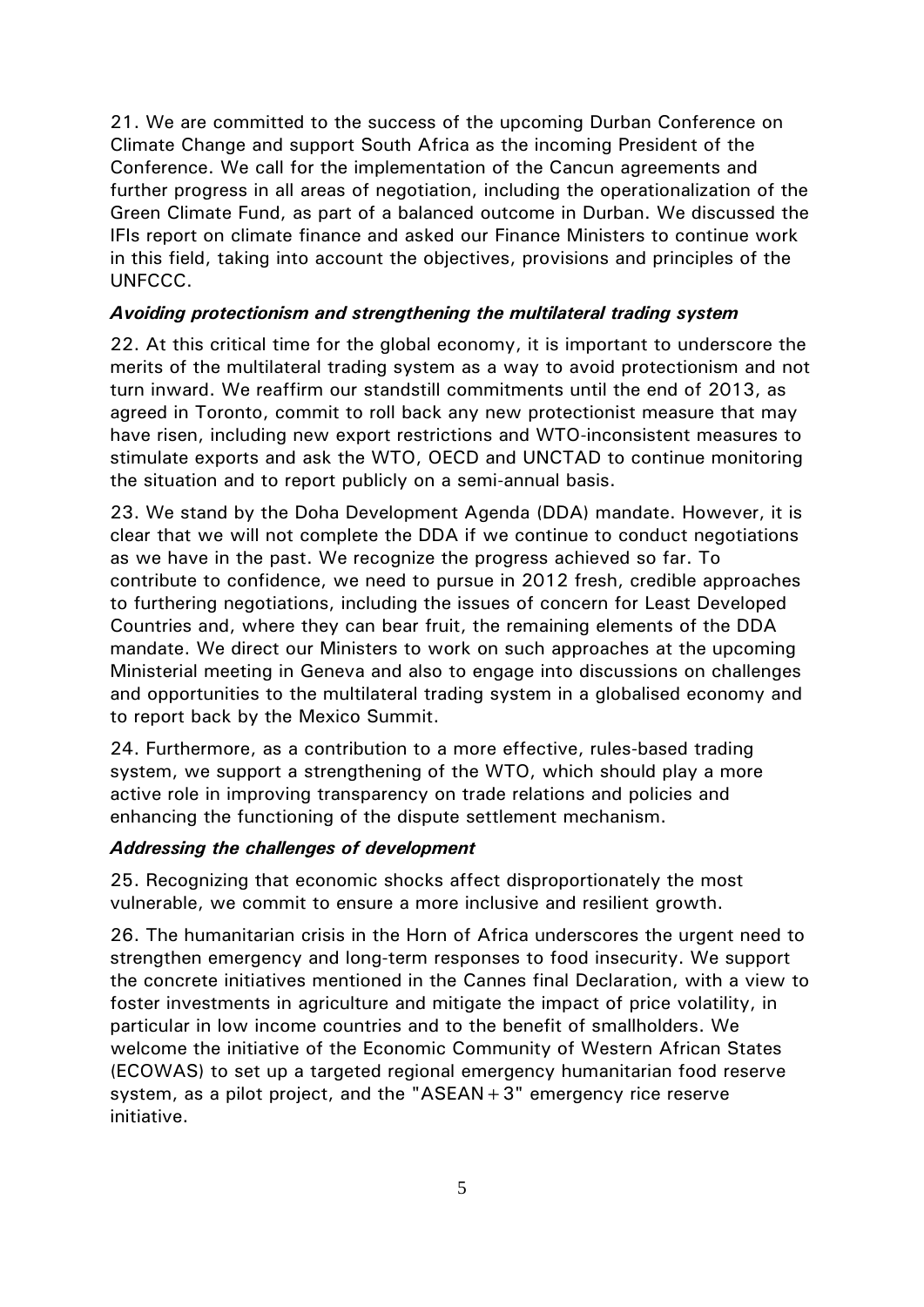27. Recognizing that the lack of Infrastructure dramatically hampers the growth potential in many developing countries, particularly in Africa, we support recommendations of the High Level Panel and the MDBs and highlight eleven exemplary infrastructure projects and call on the MDBs, working with countries involved, to pursue the implementation of such projects that meet the HLP criteria.

28. In order to meet the Millennium Development Goals, we stress the pivotal role of ODA. Aid commitments made by developed countries should be met. Emerging countries will engage or continue to extend their level of support to other developing countries. We also agree that, over time, new sources of funding need to be found to address development needs and climate change. We discussed a set of options for innovative financing highlighted by Mr Bill Gates. Some of us have implemented or are prepared to explore some of these options. We acknowledge the initiatives in some of our countries to tax the financial sector for various purposes, including a financial transaction tax, inter alia to support development.

#### *Intensifying our Fight against Corruption*

29. We have made significant progress in implementing the Action Plan on combating corruption, promoting market integrity and supporting a clean business environment. We underline the need for swift implementation of a strong international legislative framework, the adoption of national measures to prevent and combat corruption and foreign bribery, the strengthening of international cooperation in fighting corruption and the development of joint initiatives between the public and the private sector.

### **Reforming global governance for the 21st century**

30. We welcome the report of UK Prime Minister David Cameron on global governance. We agree that the G20 should remain an informal group. We decide to formalise the Troika. We will pursue consistent and effective engagement with non-members, including the UN and we welcome their contributions to our work.

31. We reaffirm that the G20's founding spirit of bringing together the major economies on an equal footing to catalyze action is fundamental and therefore agree to put our collective political will behind our economic and financial agenda, and the reform and more effective working of relevant international institutions. We support reforms to be implemented within the FAO and the FSB We have committed to strengthen our multilateral trade framework. We call on international organisations, especially the UN, WTO, the ILO, the WB, the IMF and the OECD, to enhance their dialogue and cooperation, including on the social impact of economic policies, and to intensify their coordination.

32. On December 1st. 2011, Mexico will start chairing the G20. We will convene in Los Cabos, Baja California, in June 2012, under the Chairmanship of Mexico. Russia will chair the G20 in 2013, Australia in 2014 and Turkey in 2015. We have also agreed, as part of our reforms to the G20, that after 2015, annual presidencies of the G20 will be chosen from rotating regional groups,